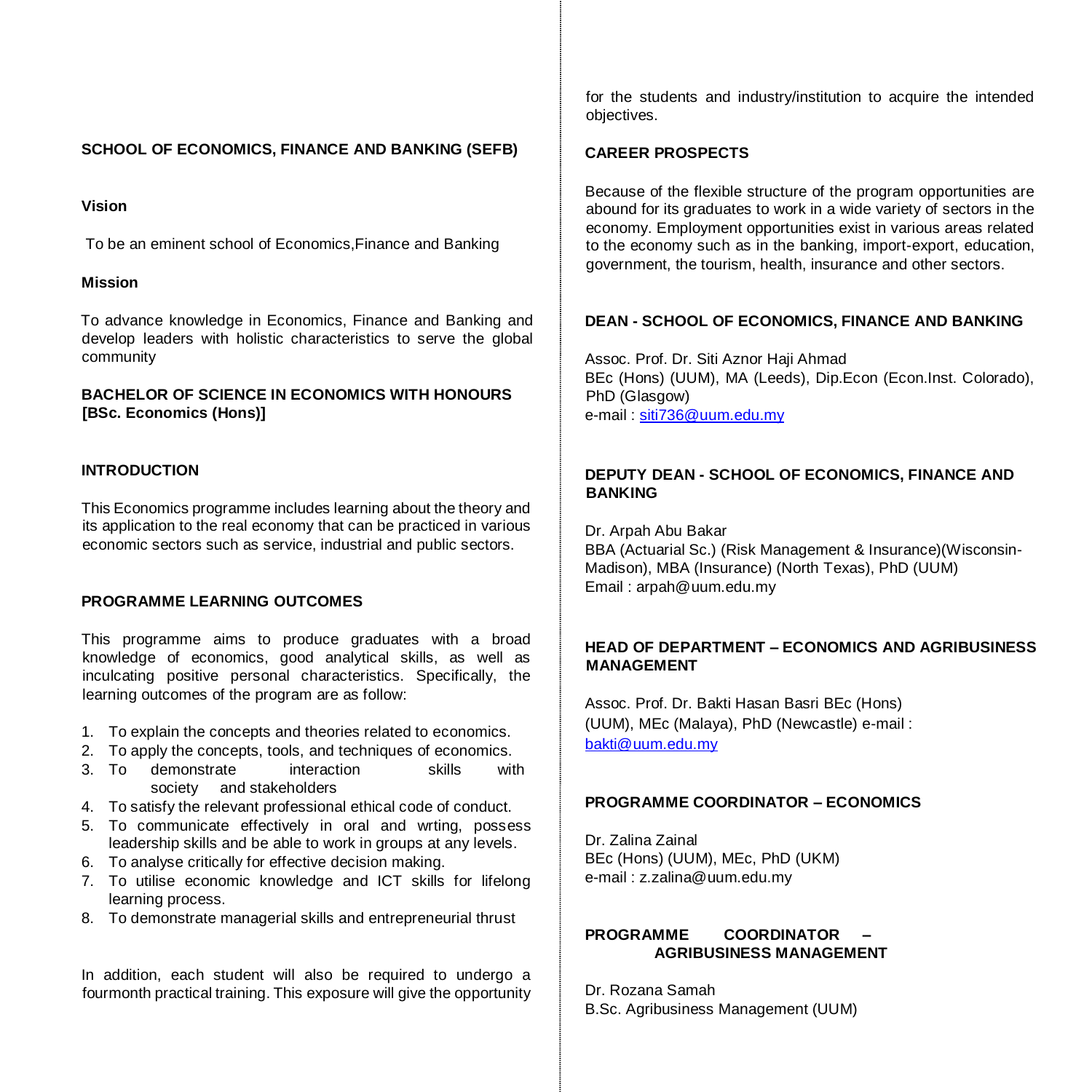M.Sc. Agriculture (UMT) PhD (UUM) e-mail : rozana.samah@uum.edu.my

**Masukkan senarai nama Pensyarah JEP terkini** 

# **PROGRAMME STRUCTURE FOR BACHELOR OF SCIENCE IN ECONOMICS WITH HONOURS [BSc. Economics (Hons)]**

The programme consists of the following component:

|    | <b>COMPONENT</b>     | <b>CREDIT HOURS</b> |
|----|----------------------|---------------------|
|    | UNIVERSITY CORE      | 25                  |
| В. | PROGRAMME CORE       | 65                  |
|    | PROGRAMME ELECTIVE   | 39                  |
|    | <b>FREE ELECTIVE</b> |                     |

**TOTAL CREDIT HOURS 132 HOURS** 

To be awarded Bachelor of Science in Economics with Honours, a student is required to take and pass a minimum of 132 credit hours which include courses in the programme structure as shown below:

### **A. UNIVERSITY CORE (25 CREDIT HOURS)**

| Code            | Course                                | <b>Credit</b><br><b>Hours</b> |
|-----------------|---------------------------------------|-------------------------------|
| SADN1013        | <b>Islamic and Asian Civilization</b> | 3                             |
| SADN1043        | <b>Ethnic Relations</b>               | 3                             |
| SADN1033        | Malaysian Nationhood Studies          | 3                             |
| SBLE1063        | <b>English Proficiency I</b>          | з                             |
| <b>SBLE2113</b> | <b>English Proficiency II</b>         | 3                             |
| <b>SBLE3123</b> | <b>English Proficiency III</b>        | 3                             |
| SADE1013        | Introduction to Entrepreneurship      | 3                             |
| VXXX4           | Co-Curriculum                         |                               |

Choose **ONE (1)** extra-curricular activity that is of interest, and students are subject to the conditions prescribed under the field.

# **B. PROGRAMME CORE (65 CREDIT HOURS)**

| Code            | <b>Course</b>           | <b>Credit</b>  | Pre-requisite         |
|-----------------|-------------------------|----------------|-----------------------|
|                 |                         | <b>Hours</b>   |                       |
| <b>BEEB1013</b> | Principles of           | 3              | <b>NONE</b>           |
|                 | Economics               |                |                       |
| <b>BEEB2013</b> | Microeconomics          | 3              | <b>BEEB1013</b>       |
|                 |                         |                | Principle of          |
|                 |                         |                | Economics             |
| <b>BEEB2023</b> | Macroeconomics          | 3              | <b>BEEB1013</b>       |
|                 |                         |                | Principal of          |
|                 |                         |                | Economics             |
| <b>BEEB3013</b> | Intermediate            | 3              | <b>BEEB2013</b>       |
|                 | Microeconomics          |                | Microeconomics        |
| <b>BEEB3023</b> | Intermediate            | 3              | <b>BEEB2023</b>       |
|                 | Macroeconomics          |                | Macroeconomics        |
| <b>BEED1013</b> | Malaysian               | 3              | <b>NONE</b>           |
|                 | Economy                 |                |                       |
| <b>BEES3033</b> | History of              | 3              | <b>BEEB2013</b>       |
|                 | Economic                |                | <b>Microeconomics</b> |
|                 | Thoughts                |                | <b>AND</b>            |
|                 |                         |                | <b>BEEB2023</b>       |
|                 |                         |                | Macroeconomics        |
| <b>BEES3053</b> | <b>Current Economic</b> | $\overline{3}$ | <b>BEEB2013</b>       |
|                 | Issues                  |                | <b>Microeconomics</b> |
|                 |                         |                | <b>AND</b>            |
|                 |                         |                | <b>BEEB2023</b>       |
|                 |                         |                | Macroeconomics        |
| <b>BEEQ1013</b> | Introduction to         | 3              | <b>NONE</b>           |
|                 | Mathematical            |                |                       |
|                 | Economics               |                |                       |
| <b>BEEQ1023</b> | Introduction to         | $\overline{3}$ | <b>NONE</b>           |
|                 | Statistical             |                |                       |
|                 | Economics               |                |                       |
| <b>BEEQ2013</b> | Mathematical            | 3              | <b>BEEQ1013</b>       |
|                 | Economics               |                | Introduction to       |
|                 |                         |                | Mathematical          |
|                 |                         |                | Economics             |
| <b>BEEQ2023</b> | Basic                   | 3              | <b>BEEQ1023</b>       |
|                 | Econometrics            |                | Introduction to       |
|                 |                         |                | Statistical           |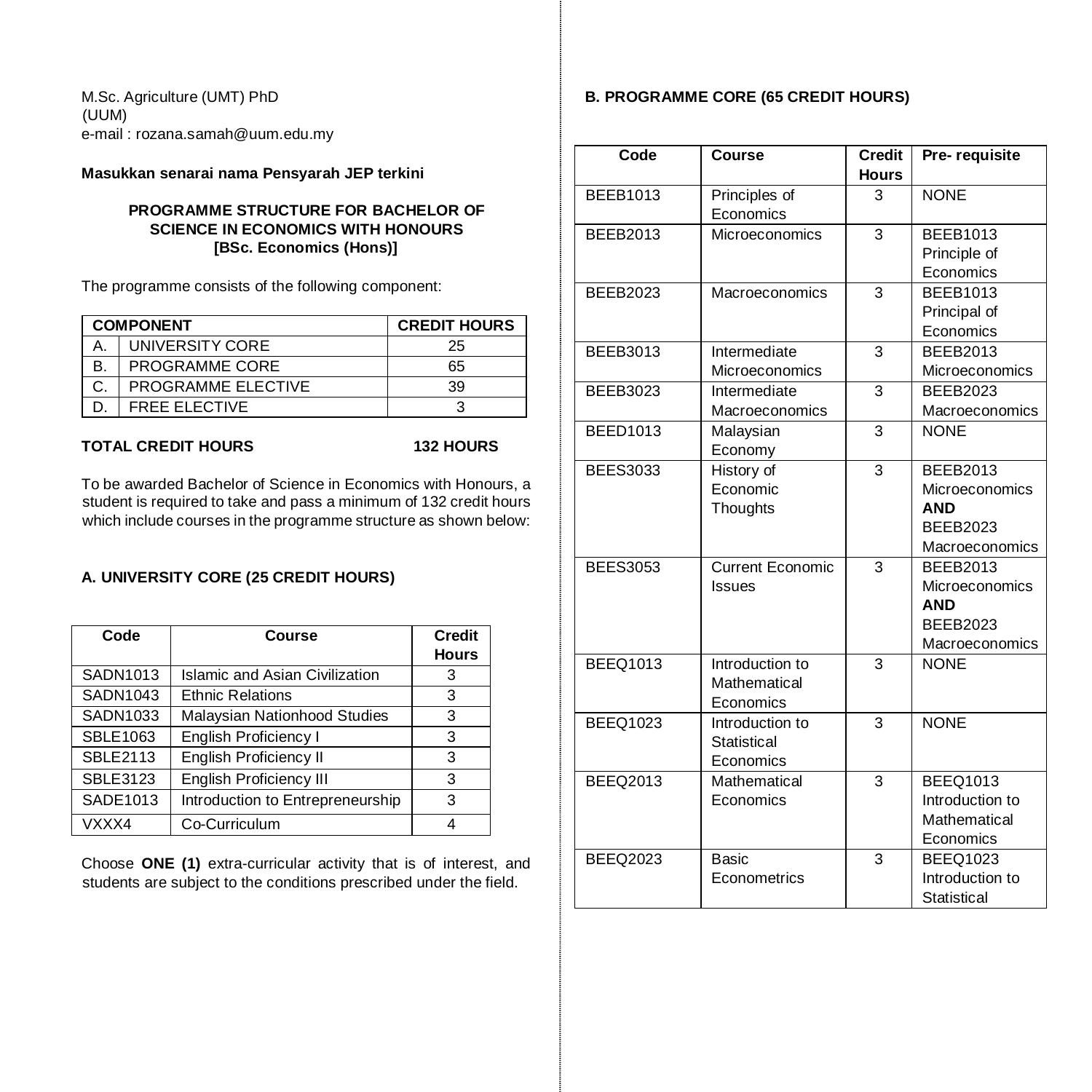|                 |                                                                                   |                               | Economics<br><b>OR</b>                                                               |                               |                                                                                                                                                       |                               | Language I                                                                           |
|-----------------|-----------------------------------------------------------------------------------|-------------------------------|--------------------------------------------------------------------------------------|-------------------------------|-------------------------------------------------------------------------------------------------------------------------------------------------------|-------------------------------|--------------------------------------------------------------------------------------|
|                 |                                                                                   |                               | SQQS2013<br>Applied                                                                  | <b>SBLF3053</b>               | Mandarin<br>Language III                                                                                                                              | 3                             | Mandarin<br>Language II                                                              |
|                 |                                                                                   |                               | <b>Statistics</b>                                                                    |                               | Chinese students can choose any foreign language course EXCEPT                                                                                        |                               |                                                                                      |
| <b>BEER3043</b> | Research<br>Methods                                                               | 3                             | <b>BEEB2013</b><br>Microeconomics<br><b>AND</b><br><b>BEEB2023</b><br>Macroeconomics | Mandarin.                     | Any students from Chinese medium school can choose any of the foreign<br>language courses EXCEPT Mandarin.                                            |                               |                                                                                      |
| <b>BPMN3123</b> | Management<br><b>Ethics</b>                                                       | 3                             | Have taken and<br>passed<br>100<br>credit hours                                      |                               | Students from Religious school are not allowed to take Arabic Language.<br>Students from Malaysia, Indonesia, Brunei, Singapore and Southern Thailand |                               |                                                                                      |
| <b>BKAL1013</b> | <b>Business</b><br>Accounting                                                     | 3                             | <b>NONE</b>                                                                          |                               | are not allowed to take Bahasa Melayu.                                                                                                                |                               |                                                                                      |
| <b>BPMN1013</b> | Introduction to<br>Management                                                     | 3                             | <b>NONE</b>                                                                          | EXCEPT their native language. | International students are allowed to choose any foreign language course                                                                              |                               |                                                                                      |
| <b>SBLE3173</b> | English for<br>Professional<br>Communication                                      | 3                             | <b>SBLE3123</b><br>English<br>Proficiency III                                        |                               | Student must complete three sequence of any language course taken.<br>2. ECONOMIC ELECTIVES (12 CREDIT HOURS)                                         |                               |                                                                                      |
| <b>BEER3996</b> | Academic<br>Research Paper                                                        | 6                             | <b>BEER3043</b><br>Research<br>Methods<br><b>AND</b><br>have taken and               | Programme:                    | Choose 12 credits from the following courses offered by the Economics                                                                                 |                               |                                                                                      |
|                 |                                                                                   |                               | passed 100<br>credit hours                                                           | Code                          | Course                                                                                                                                                | <b>Credit</b><br><b>Hours</b> | Pre-requisite                                                                        |
| <b>BEEX4908</b> | Practicum                                                                         | 8                             | Have taken and<br>passed<br>all                                                      | <b>BEED2013</b>               | Development<br>Economics                                                                                                                              | 3                             | <b>BEEB1013</b><br>Principles of<br>Economics                                        |
|                 |                                                                                   |                               | courses under<br>the programme<br>structure                                          | <b>BEED3023</b>               | <b>Economic Planning</b>                                                                                                                              | 3                             | <b>BEEB2013</b><br>Microeconomics<br><b>AND</b><br><b>BEEB2023</b><br>Macroeconomics |
|                 | <b>C. PROGRAMME ELECTIVES (39 CREDIT HOURS)</b>                                   |                               |                                                                                      | <b>BEED3043</b>               | Project Appraisal                                                                                                                                     | 3                             | <b>BEEB2013</b><br><b>Microeconomics</b>                                             |
|                 | <b>1. LANGUAGE COMPONENT (9 CREDIT HOURS)</b>                                     |                               |                                                                                      |                               |                                                                                                                                                       |                               | <b>AND</b><br><b>BEEB2023</b><br>Macroeconomics                                      |
| Code            | <b>Course</b>                                                                     | <b>Credit</b><br><b>Hours</b> | Pre-requisite                                                                        | <b>BEEE3073</b>               | Environmental<br>Economics                                                                                                                            | 3                             | <b>BEEB1013</b><br>Principles of                                                     |
| <b>SBLF1053</b> | Mandarin                                                                          | 3                             | <b>NONE</b>                                                                          |                               |                                                                                                                                                       |                               | Economics                                                                            |
|                 | Language I                                                                        |                               |                                                                                      | BEEE3103                      | <b>Economic Analysis</b>                                                                                                                              | 3                             | <b>BEEB1013</b>                                                                      |
| <b>SBLF2053</b> | Mandarin                                                                          | 3                             | <b>SBLF1053</b><br>Mandarin                                                          |                               | of Tourism                                                                                                                                            |                               | Principles of                                                                        |
|                 | Language II<br>Student must complete three sequence of any language course taken. |                               |                                                                                      |                               |                                                                                                                                                       |                               | Economics                                                                            |
|                 |                                                                                   |                               |                                                                                      | <b>BEEI2053</b>               | <b>Labour Economics</b>                                                                                                                               | 3                             | <b>BEEB1013</b>                                                                      |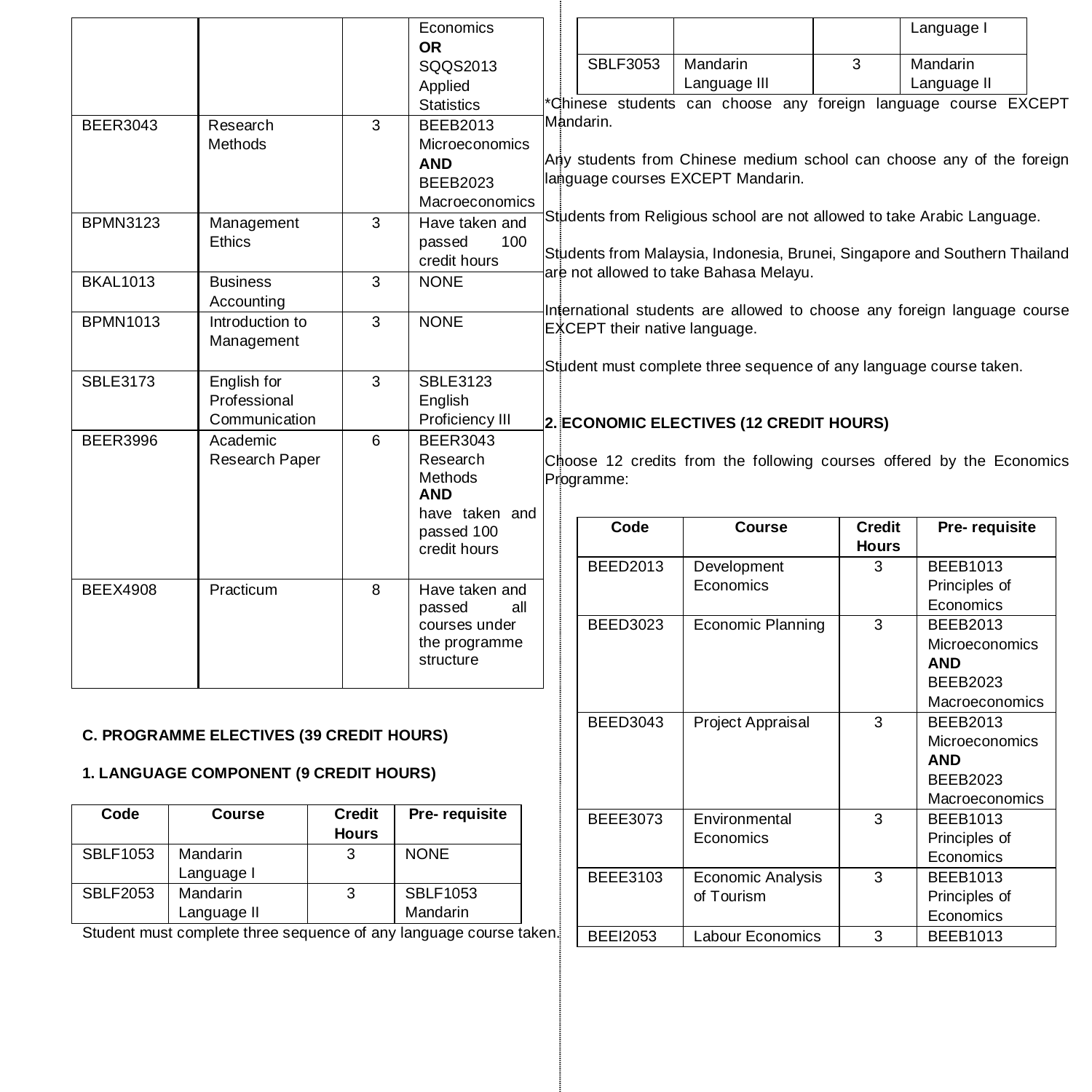|                 |                            |                | Principles of         |        |
|-----------------|----------------------------|----------------|-----------------------|--------|
|                 |                            |                | Economics             |        |
| <b>BEEI3053</b> | Industrial                 | 3              | <b>BEEB2013</b>       | E      |
|                 | Organisation               |                | Microeconomics        |        |
|                 |                            |                | <b>AND</b>            |        |
|                 |                            |                | <b>BEEB2023</b>       |        |
|                 |                            |                | Macroeconomics        |        |
| <b>BEEI3063</b> | Industrial                 | 3              | <b>BEEB2013</b>       | E      |
|                 | Regulation                 |                | Microeconomics        |        |
|                 |                            |                | <b>AND</b>            |        |
|                 |                            |                | <b>BEEB2023</b>       |        |
|                 |                            |                | Macroeconomics        |        |
| <b>BEEM2033</b> | Monetary<br>Theory         | 3              | <b>BEEB1013</b>       |        |
|                 | and Institutions           |                | Principles of         | A      |
|                 |                            |                | Economics             |        |
| <b>BEEM3043</b> | Monetary                   | 3              | <b>BEEB2013</b>       | C      |
|                 | Economics                  |                | <b>Microeconomics</b> | Ś      |
|                 |                            |                | <b>AND</b>            |        |
|                 |                            |                | <b>BEEB2023</b>       |        |
|                 |                            |                | Macroeconomics        |        |
| <b>BEEM3053</b> | Investment Theory          | 3              | <b>BEEB2013</b>       | E      |
|                 |                            |                | Microeconomics        |        |
|                 |                            |                | <b>AND</b>            |        |
|                 |                            |                | <b>BEEB2023</b>       |        |
|                 |                            |                | Macroeconomics        |        |
| <b>BEEP3013</b> | <b>Public Finance</b>      | 3              | <b>BEEB2013</b>       |        |
|                 |                            |                | Microeconomics        |        |
|                 |                            |                | <b>AND</b>            |        |
|                 |                            |                | <b>BEEB2023</b>       |        |
|                 |                            |                | Macroeconomics        |        |
| BEEP3083        | <b>Health Economics</b>    | 3              | <b>BEEB2013</b>       |        |
|                 |                            |                | <b>Microeconomics</b> | E      |
|                 |                            |                | <b>AND</b>            |        |
|                 |                            |                | <b>BEEB2023</b>       | E      |
|                 |                            |                | Macroeconomics        |        |
| <b>BEEQ3013</b> | Econometrics               | 3              | <b>BEEQ2023</b>       |        |
|                 |                            |                | Basic                 |        |
|                 |                            |                | Econometrics          |        |
| <b>BEES3093</b> | <b>Islamic Economic</b>    | 3              | <b>BEEB2013</b>       |        |
|                 | System and                 |                | Microeconomics        |        |
|                 | Thoughts                   |                | AND                   | E      |
|                 |                            |                | <b>BEEB2023</b>       |        |
|                 |                            |                | Macroeconomics        |        |
| <b>BEET2013</b> | International              | $\overline{3}$ | <b>BEEB1013</b>       |        |
|                 | Economics                  |                | Principles of         | 3. MII |
|                 |                            |                | Economics             |        |
| <b>BEET3013</b> |                            | 3              |                       | Studer |
|                 | <b>International Trade</b> |                | <b>BEEB2013</b>       |        |
|                 |                            |                | Microeconomics        |        |
|                 |                            |                | AND                   |        |
|                 |                            |                | <b>BEEB2023</b>       |        |

|                 |                             |   | <b>Macroeconomics</b>                                                                              |
|-----------------|-----------------------------|---|----------------------------------------------------------------------------------------------------|
| <b>BEET3023</b> | International<br>Finance    | 3 | <b>BEEB2013</b><br><b>Microeconomics</b><br><b>AND</b><br><b>BEEB2023</b><br><b>Macroeconomics</b> |
| <b>BEET3033</b> | International<br>Investment | 3 | <b>BEEB2013</b><br><b>Microeconomics</b><br><b>AND</b><br><b>BEEB2023</b><br><b>Macroeconomics</b> |

# **ACCOUNTING**

# **Offered by School of Accounting**

Student **MUST** choose **SIX (6)** courses from the list below:

| Code            | Course         | <b>Credit</b> | Pre-requisite            |
|-----------------|----------------|---------------|--------------------------|
|                 |                | <b>Hours</b>  |                          |
| <b>BKAA2013</b> | Audit and      | 3             | <b>BKAR1013</b>          |
|                 | Assurance I    |               | Financial                |
|                 |                |               | Accounting and           |
|                 |                |               | Reporting I OR           |
|                 |                |               | <b>BKAL1013</b>          |
|                 |                |               | <b>Business</b>          |
|                 |                |               | <b>Accounting OR</b>     |
|                 |                |               | <b>BKAF1023</b>          |
|                 |                |               | Introduction to          |
|                 |                |               | Financial                |
|                 |                |               | Accounting               |
| <b>BKAA3023</b> | Audit and      | 3             | Audit<br><b>BKAA2013</b> |
|                 | Assurance II   |               | and Assurance I          |
| <b>BKAR1013</b> | Financial      | 3             | <b>BKAL1013</b>          |
|                 | Accounting and |               | <b>Business</b>          |
|                 | Reporting I    |               | Accounting OR            |
|                 |                |               | <b>BKAF1023</b>          |
|                 |                |               | Introduction to          |
|                 |                |               | Financial                |
|                 |                |               | Accounting               |
| <b>BKAR2023</b> | Financial      | 3             | <b>BKAR1013</b>          |
|                 | Accounting and |               | Financial                |
|                 | Reporting II   |               | Accounting and           |
|                 |                |               | Reporting I              |

# **3. MINOR (18 CREDIT HOURS)**

ents must choose ONE (1) MINOR from the following list: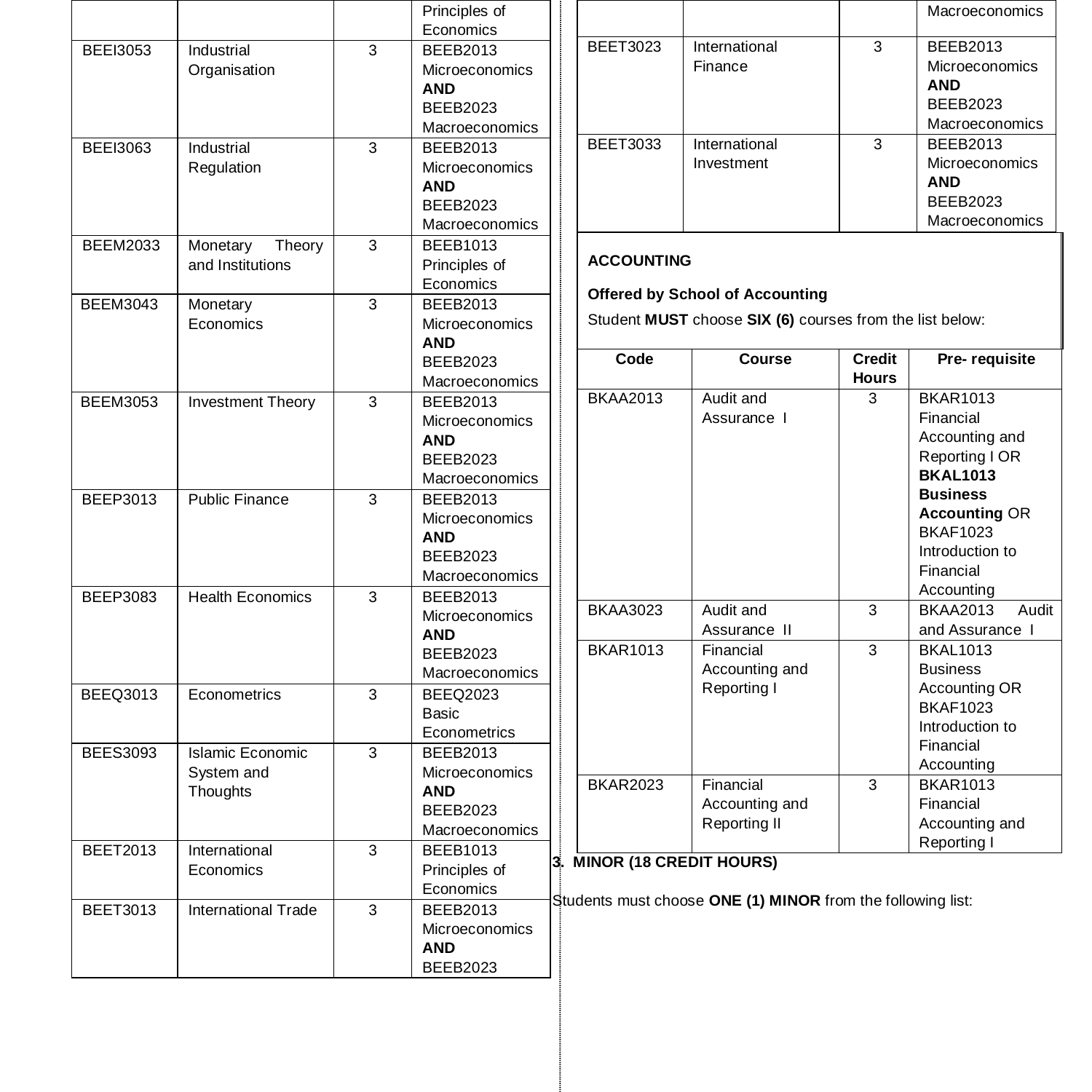|                                                                                                                                            |                                                  |                                      |                                                                                          | <b>BWFF2033</b>                                        | Financial                                              | 3                       | <b>BKAL1013</b>                                            |
|--------------------------------------------------------------------------------------------------------------------------------------------|--------------------------------------------------|--------------------------------------|------------------------------------------------------------------------------------------|--------------------------------------------------------|--------------------------------------------------------|-------------------------|------------------------------------------------------------|
|                                                                                                                                            |                                                  |                                      |                                                                                          |                                                        | Management                                             |                         | <b>Business</b>                                            |
| <b>BKAM2013</b><br>3<br><b>BKAR1013</b><br>Management<br>Accounting I<br>Financial<br>Accounting and                                       |                                                  |                                      |                                                                                          |                                                        |                                                        |                         | <b>Accounting OR</b><br><b>BKAF1023</b><br>Introduction to |
|                                                                                                                                            |                                                  |                                      | Reporting I OR<br><b>BKAL1013</b><br><b>Business</b><br>Accounting OR<br><b>BKAF1023</b> |                                                        |                                                        |                         | Financial<br>Accounting OR<br><b>BKAR1013</b><br>Financial |
|                                                                                                                                            |                                                  |                                      | Introduction to<br>Financial                                                             | <b>BWFF2043</b>                                        | Advanced                                               | 3                       | Accounting and<br>Reporting I<br><b>BWFF2033</b>           |
| <b>BKAM3023</b>                                                                                                                            | Accounting<br>3<br>Management<br><b>BKAM2013</b> |                                      |                                                                                          | Financial<br>Management                                |                                                        | Financial<br>Management |                                                            |
|                                                                                                                                            | Accounting II                                    |                                      | Management<br>Accounting I                                                               | <b>BWFF3013</b>                                        | Corporate Finance                                      | $\overline{3}$          | <b>BWFF2043</b><br>Advanced                                |
| <b>BKAS2013</b>                                                                                                                            | Accounting<br>Information<br>System              | 3                                    | <b>BKAR1013</b><br>Financial<br>Accounting and                                           |                                                        |                                                        |                         | Financial<br>Management                                    |
|                                                                                                                                            |                                                  |                                      | Reporting I OR<br><b>BKAL1013</b><br><b>Business</b>                                     | <b>BWFF3023</b>                                        | Credit<br>Management                                   | 3                       | <b>BWFF2033</b><br>Financial<br>Management                 |
|                                                                                                                                            |                                                  |                                      | Accounting OR<br><b>BKAF1023</b><br>Introduction to                                      | <b>BWFF3033</b>                                        | <b>Financial Market</b><br>and Institutions            | 3                       | <b>BWFF2033</b><br>Financial<br>Management                 |
| <b>BKAS2123</b>                                                                                                                            | Accounting                                       | $\overline{3}$                       | Financial<br>Accounting<br><b>BKAS2013</b>                                               | <b>BWFF3043</b>                                        | International<br>Finance                               | 3                       | <b>BWFF2043</b><br>Advanced<br>Financial                   |
|                                                                                                                                            | <b>System Analysis</b>                           |                                      | Accounting                                                                               |                                                        |                                                        |                         | Management                                                 |
|                                                                                                                                            | and Design                                       | $\overline{3}$                       | Information System                                                                       | <b>BWFF3073</b>                                        | Personal Finance                                       | 3                       | <b>BWFF2043</b><br><b>Advance Financial</b>                |
| <b>BKAT2013</b>                                                                                                                            | Principles of<br>Taxation                        |                                      | <b>BKAR1013</b><br>Financial                                                             |                                                        |                                                        |                         | Management                                                 |
| Accounting and<br>Reporting I OR<br><b>BKAL1013</b><br><b>Business</b><br>Accounting OR<br><b>BKAF1023</b><br>Introduction to<br>Financial |                                                  | <b>BWFN3013</b>                      | Investment<br>Analysis                                                                   | 3                                                      | <b>BWFF2043</b><br>Advanced<br>Financial<br>Management |                         |                                                            |
|                                                                                                                                            | <b>BWFN3023</b>                                  | Futures and<br><b>Options Market</b> | 3                                                                                        | <b>BWFF2043</b><br>Advanced<br>Financial<br>Management |                                                        |                         |                                                            |
| <b>BKAT3023</b>                                                                                                                            | Advanced                                         | 3                                    | Accounting<br><b>BKAT2013</b>                                                            | <b>BWFN3033</b>                                        | Portfolio<br>Management                                | 3                       | <b>BWFF2043</b><br>Advanced                                |
|                                                                                                                                            | Taxation                                         |                                      | Principles of<br>Taxation                                                                |                                                        |                                                        |                         | Financial<br>Management                                    |

÷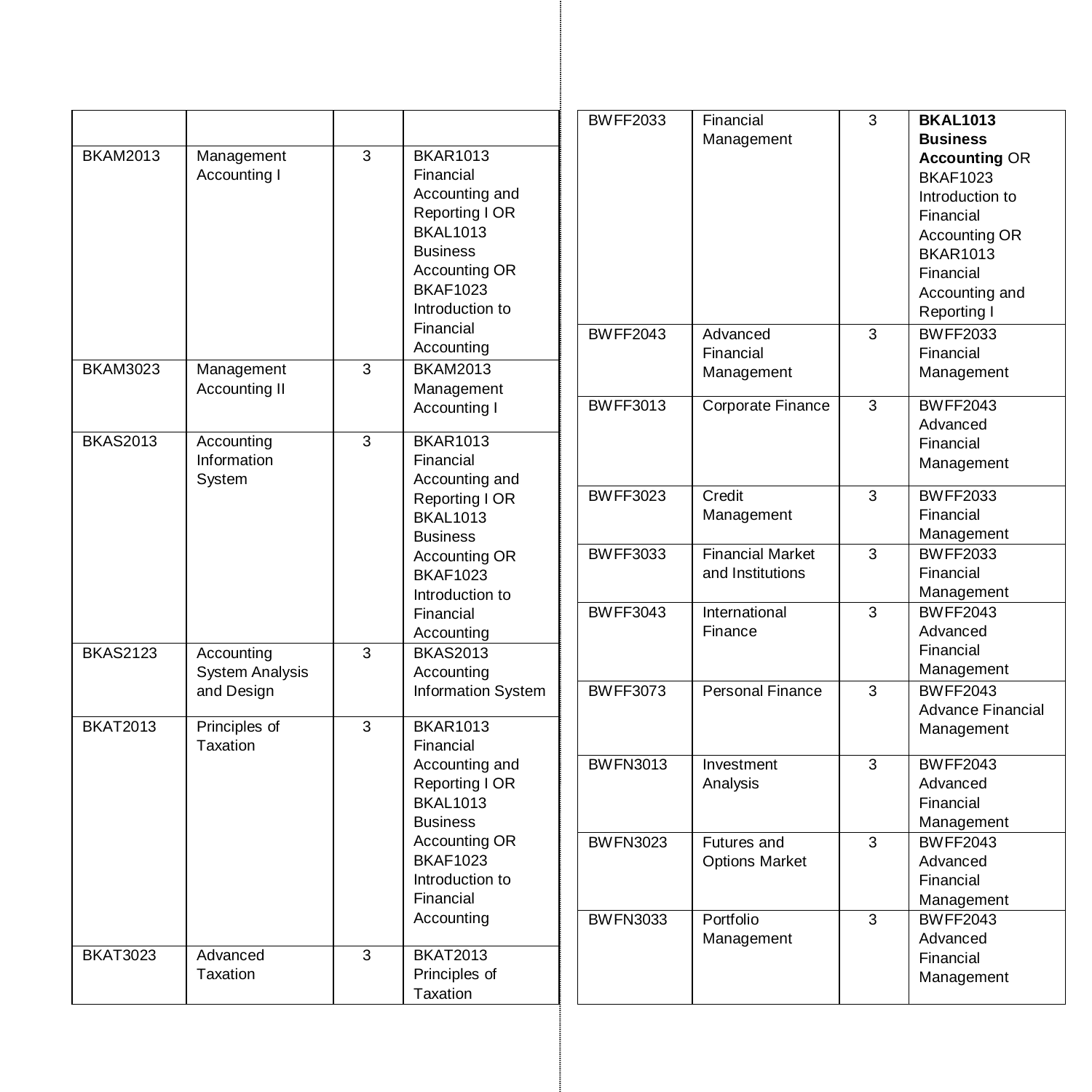# **2. FINANCE**

**Offered by School of Economics, Finance and Banking** Student **MUST** choose **SIX (6)** courses from the list below:

| Code | <b>Course</b> | <b>Credit</b><br><b>Hours</b> | Pre-requisite |
|------|---------------|-------------------------------|---------------|
|------|---------------|-------------------------------|---------------|

# **3. PUBLIC MANAGEMENT**

Offered by School of Government Student **MUST** choose **SIX (6)** courses from the list below:

| Code     | Course          | <b>Credit</b><br><b>Hours</b> | Pre-requisite |
|----------|-----------------|-------------------------------|---------------|
| GMGA1013 | Introduction to | 3                             | <b>NONE</b>   |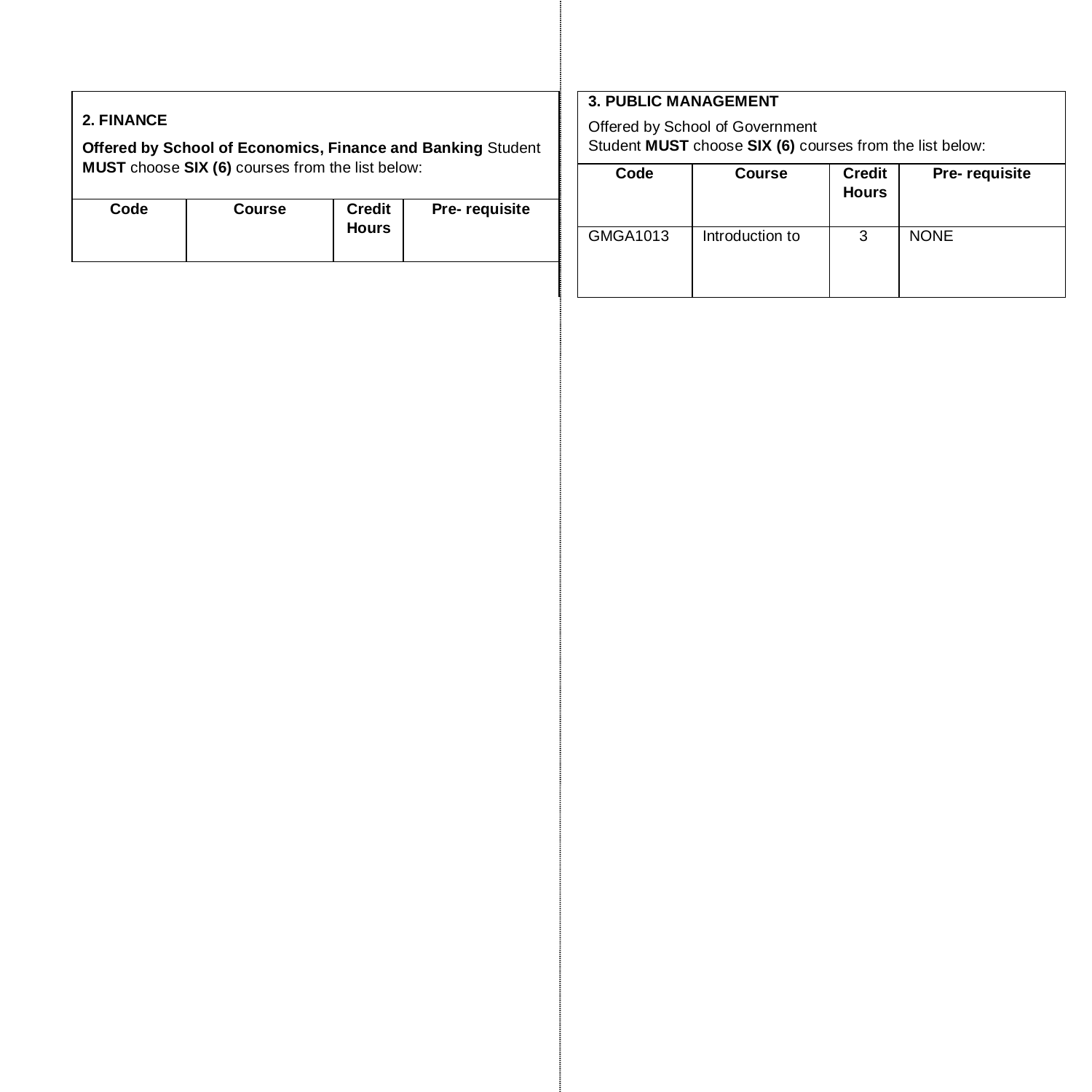|                 | Public                                                                                                                                        |                         | GFPS3043                  | <b>Strategic Studies</b>  | 3              | <b>NONE</b> |  |
|-----------------|-----------------------------------------------------------------------------------------------------------------------------------------------|-------------------------|---------------------------|---------------------------|----------------|-------------|--|
|                 | Administration                                                                                                                                |                         | GFPS3083                  | International             | 3              | <b>NONE</b> |  |
|                 |                                                                                                                                               |                         |                           | Conflic Resolution        |                |             |  |
| GMGF1013        | Economics for                                                                                                                                 | 3                       | <b>NONE</b>               | and Management            |                |             |  |
|                 | Public                                                                                                                                        |                         | GFPP3114                  | International             | $\overline{4}$ | <b>NONE</b> |  |
|                 | Management                                                                                                                                    |                         |                           | Political Economy         |                |             |  |
| <b>GMGA2023</b> | <b>Public Policy</b>                                                                                                                          | 3                       | GMG74203413               | Political and             | $\overline{3}$ | <b>NONE</b> |  |
|                 |                                                                                                                                               |                         | Economics for             | Economic Risks            |                |             |  |
|                 |                                                                                                                                               |                         | Public Management nalysis |                           |                |             |  |
|                 |                                                                                                                                               |                         | OR BEEB1033               | <b>Regional Political</b> | 3              | <b>NONE</b> |  |
|                 |                                                                                                                                               |                         | Principles of             | Economy                   |                |             |  |
|                 |                                                                                                                                               |                         | ECORDERSE33               | International             | 3              | <b>NONE</b> |  |
| GMGA2013        | Malaysian                                                                                                                                     | 3                       | <b>NONE</b>               | Economic                  |                |             |  |
|                 | Constitution                                                                                                                                  |                         |                           | <b>Organizations and</b>  |                |             |  |
| <b>GMGM2023</b> | Human                                                                                                                                         | 3                       | <b>NONE</b>               | Developing World          |                |             |  |
|                 | Resource                                                                                                                                      |                         |                           |                           |                |             |  |
|                 | Management in                                                                                                                                 |                         |                           |                           |                |             |  |
|                 | the Public Sector                                                                                                                             |                         |                           |                           |                |             |  |
|                 |                                                                                                                                               |                         |                           |                           |                |             |  |
| GMGA2033        | Ethics for Public                                                                                                                             | 3                       | <b>NONE</b>               |                           |                |             |  |
|                 | Administration                                                                                                                                |                         |                           |                           |                |             |  |
| GMGM3023        | Leadership in                                                                                                                                 | $\overline{3}$          | <b>NONE</b>               |                           |                |             |  |
|                 | Public                                                                                                                                        |                         |                           |                           |                |             |  |
|                 | Management                                                                                                                                    |                         |                           |                           |                |             |  |
| GMGM3033        | Negotiating and<br><b>Bargaining Skills</b>                                                                                                   | 3                       | <b>NONE</b>               |                           |                |             |  |
| GMGF2023        | Financial<br>Administration                                                                                                                   | 3                       | <b>NONE</b>               |                           |                |             |  |
| GMGA2053        | Local                                                                                                                                         | 3                       | <b>NONE</b>               |                           |                |             |  |
|                 |                                                                                                                                               |                         |                           |                           |                |             |  |
|                 | Government                                                                                                                                    |                         |                           |                           |                |             |  |
|                 | 4. INTERNATIONAL AFFAIRS MANAGEMENT<br>Offered by School of International Studies<br>Student MUST choose SIX (6) courses from the list below: |                         |                           |                           |                |             |  |
| Code            | Course                                                                                                                                        | <b>Credit</b>           | Pre-requisite             |                           |                |             |  |
|                 |                                                                                                                                               | <b>Hours</b>            |                           |                           |                |             |  |
| GFPA1014        | Introduction to                                                                                                                               | $\overline{4}$          | <b>NONE</b>               |                           |                |             |  |
|                 | <b>Political Science</b>                                                                                                                      |                         |                           |                           |                |             |  |
| GFPA2043        | Modern World<br>History                                                                                                                       | $\overline{3}$          | <b>NONE</b>               |                           |                |             |  |
| GFPP2033        | Diplomacy                                                                                                                                     | $\overline{3}$          | <b>NONE</b>               |                           |                |             |  |
| GFPP2064        | International<br><b>Relations</b>                                                                                                             | $\overline{\mathbf{4}}$ | <b>NONE</b>               |                           |                |             |  |
| GFLA3124        | International Law                                                                                                                             | 4                       | <b>NONE</b>               |                           |                |             |  |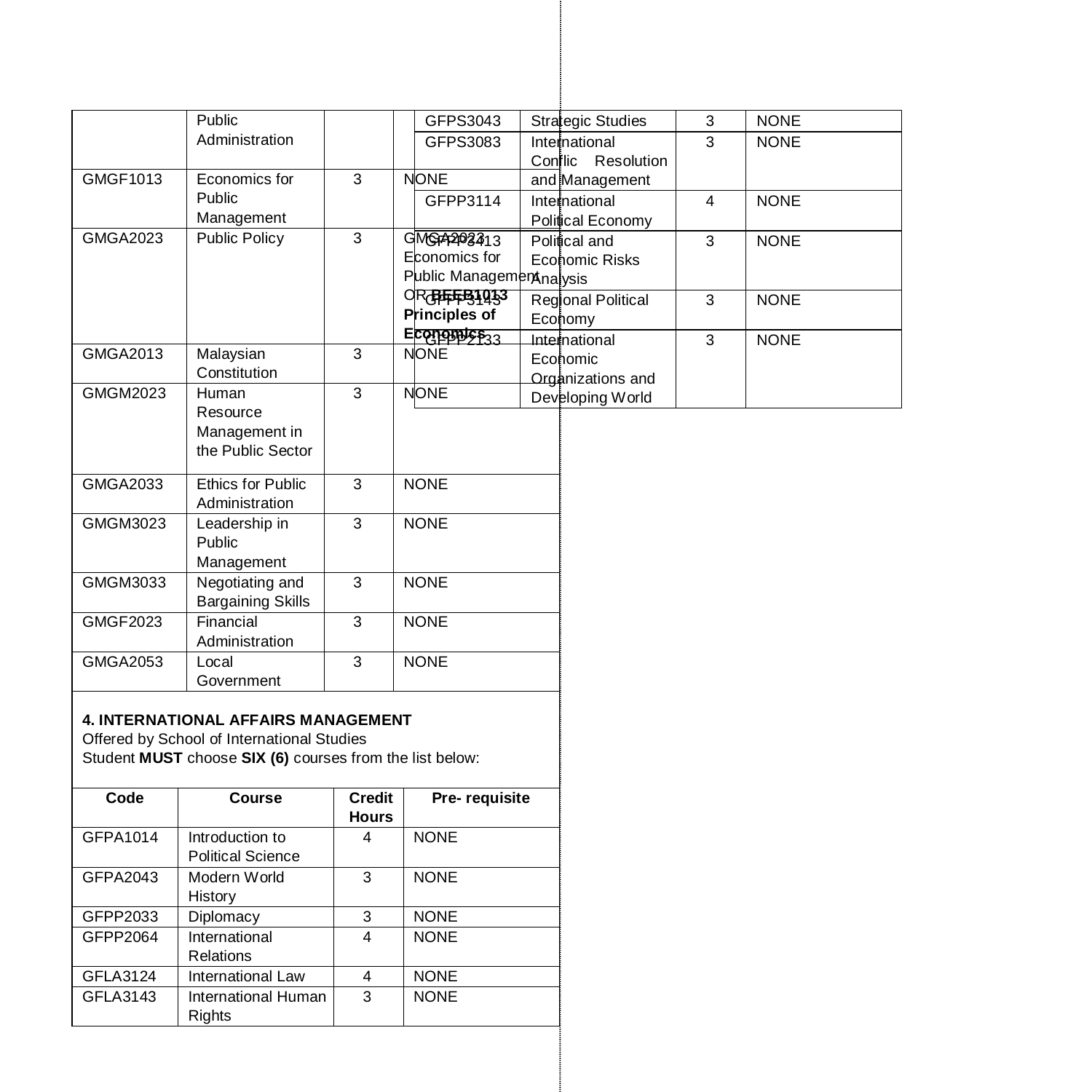| GFPP3753 | Sovereignty and | <b>NONE</b> |
|----------|-----------------|-------------|
|          | Globalization   |             |

**PROGRAMME SUGGESTED COURSES BY SEMESTER FOR**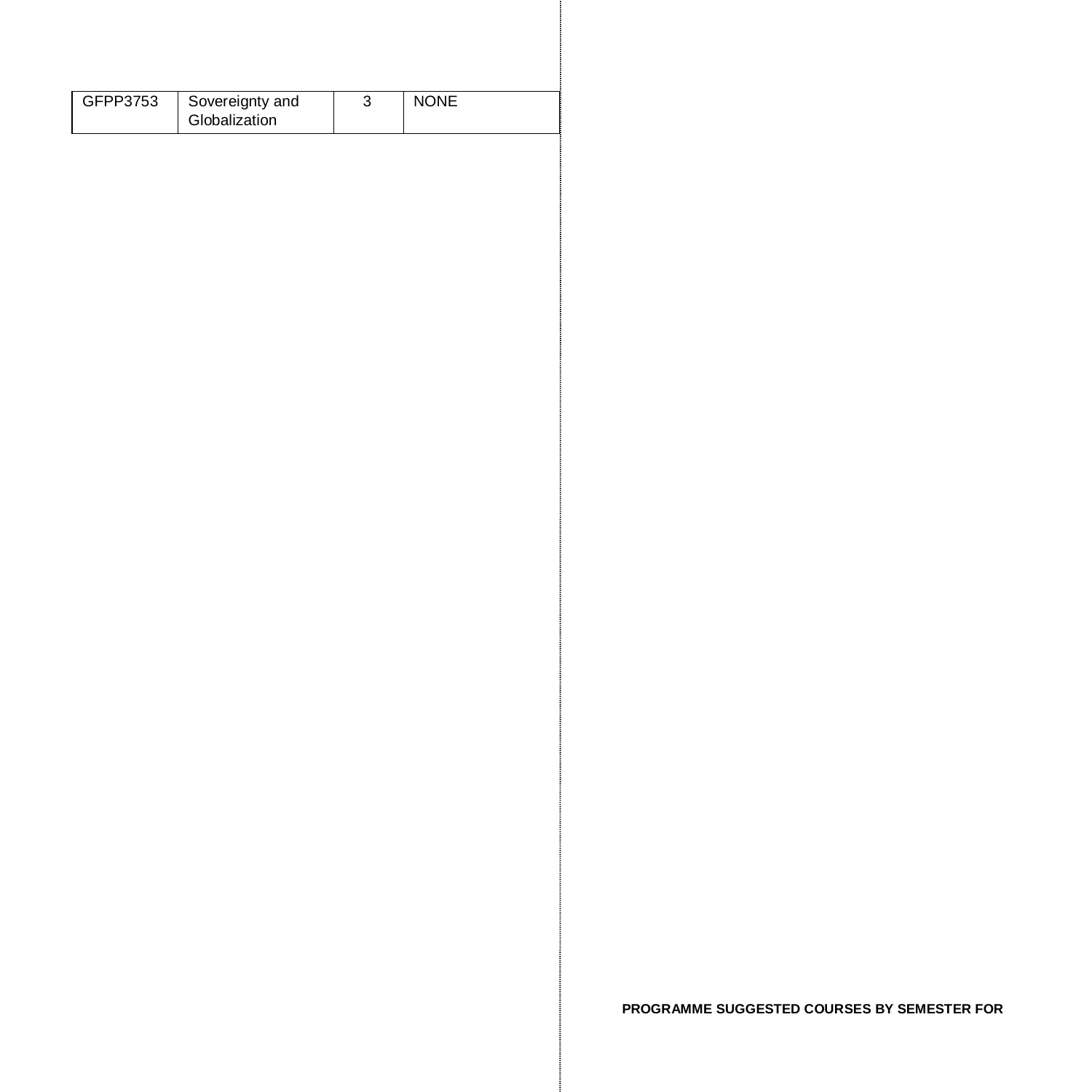Students can choose ONE (1) courses offered by another programme  $\frac{1}{6}$ the same School or courses offered by other schools taking into account the following:

- i. Must meet the prerequisite of the courses if such courses require prerequisites.
- ii. Equivalent courses cannot be considered as free elective courses.

#### **D. FREE ELECTIVE (3 CREDIT HOURS) BACHELOR OF SCIENCE IN ECONOMICS WITH HONOURS [BSc. Economics (Hons)]**

| D | Code                    | 1st Semester                                    | <b>Credit</b><br><b>Hours</b> | Code                    | 2nd Semester                                    | <b>Credit</b><br><b>Hours</b> |
|---|-------------------------|-------------------------------------------------|-------------------------------|-------------------------|-------------------------------------------------|-------------------------------|
|   | <b>BEEQ1013</b>         | Introduction to Mathematical<br>Economics       | 3                             | <b>BEEQ1023</b>         | Introduction to<br><b>Statistical Economics</b> | 3                             |
| S | BEEB1013                | Principles of Economics                         | 3                             | BEEB2013                | Microeconomics                                  | 3                             |
|   | SADN1033                | Malaysian Nationhood<br><b>Studies</b>          | 3                             | <b>BEED1013</b>         | Malaysian Economy<br>English Proficiency II     | 3                             |
|   |                         | English Proficiency I                           |                               | <b>SBLE2113S</b>        | Introduction to                                 | 3                             |
| e | SBLE1063                | Islamic and Asian Civilization                  | 3                             | ADE1013                 | Entrepreneurship                                | $\mathbf{a}$                  |
|   | SADN1013                | <b>Ethnic Relations</b>                         | 3                             |                         | Mandarin Language                               |                               |
|   | SADN1043                | Co-curriculum I                                 | 3                             | <b>SXXXXXX</b>          | I/Foreign Language I                            | 3                             |
|   | <b>VXXXXXX</b>          |                                                 | $\mathbf{1}$                  |                         | Co-curriculum II                                |                               |
|   |                         |                                                 |                               | <b>VXXXXXX</b>          |                                                 | 1                             |
|   |                         | <b>TOTAL</b>                                    | 19                            |                         | <b>TOTAL</b>                                    | 19                            |
|   |                         |                                                 |                               |                         |                                                 |                               |
|   | Code<br><b>BEEB2023</b> | 3rd Semester<br>Macroeconomics                  | 3                             | Code<br><b>BEEB3013</b> | 4th Semester<br>Intermediate                    | 3                             |
|   | <b>BEEQ2013</b>         | <b>Mathematical Economics</b>                   | 3                             |                         | Microeconomics                                  |                               |
|   | <b>BEEQ2023</b>         | <b>Basic Econometrics</b>                       | 3                             |                         | Introduction to                                 |                               |
|   | <b>BKAL1013</b>         | <b>Business Accounting</b>                      | 3                             | <b>BPMN1013</b>         | Management                                      | 3<br>3                        |
|   | SBLE3123                | English Proficiency III                         | 3                             |                         | Economic Elective I                             | 3                             |
|   | <b>SXXXXXX</b>          | Mandarin Language                               | 3                             | <b>BXXXXXXX</b>         | Economic Elective II<br>Englsh for              | 3                             |
|   |                         | II/Foreign Language II<br>Co-curriculum III     |                               | <b>BXXXXXXX</b>         | Professional                                    |                               |
|   | <b>VXXXXXX</b>          |                                                 | $\mathbf{1}$                  | SBLE3173                | Communication                                   |                               |
|   |                         |                                                 |                               |                         | Mandarin Language                               |                               |
|   |                         |                                                 |                               | <b>SXXXXXXX</b>         | III/Foreign Language<br>Ш                       | 3                             |
|   |                         |                                                 |                               |                         | Co-curriculum IV                                |                               |
|   |                         |                                                 |                               | <b>VXXXXXX</b>          |                                                 |                               |
|   |                         |                                                 |                               |                         |                                                 |                               |
|   |                         | <b>TOTAL</b>                                    | 19                            |                         | <b>TOTAL</b>                                    | 19                            |
|   |                         |                                                 |                               |                         |                                                 |                               |
|   | Code                    | 5th Semester                                    | <b>Credit</b>                 | Code                    | 6th Semester                                    | <b>Credit</b>                 |
|   |                         |                                                 | <b>Hours</b>                  |                         |                                                 | <b>Hours</b>                  |
|   | <b>BEEB3023</b>         | Intermediate<br>Macroeconomics                  | 3                             | <b>BEES3033</b>         | <b>Current Economic</b><br><b>Issues</b>        | 3                             |
|   |                         | Research Methods                                |                               |                         | Economic Elective IV                            |                               |
|   | <b>BEER3043</b>         | History of Economic                             | 3                             | <b>BXXXXXX</b>          | Minor I                                         | 3<br>3                        |
|   | <b>BEES3033</b>         | Thoughts                                        | 3                             |                         | Minor II                                        | 3                             |
|   |                         | Management Ethics<br>Economic Elective III Free |                               |                         | Minor III                                       | 3                             |
|   | <b>BPMN3123</b>         | Elective                                        | 3                             |                         | Minor IV                                        | 3                             |
|   | <b>BXXXXXX</b>          |                                                 | 3<br>3                        |                         |                                                 |                               |
|   |                         | <b>TOTAL</b>                                    |                               |                         | <b>TOTAL</b>                                    |                               |
| 8 |                         |                                                 | 18                            |                         |                                                 | 18                            |
|   |                         |                                                 |                               |                         |                                                 |                               |
|   |                         |                                                 |                               |                         |                                                 |                               |
|   | Code                    | <b>7th Semester</b>                             | <b>Credit</b><br><b>Hours</b> | Code                    | 8th Semester                                    | <b>Credit</b><br><b>Hours</b> |
|   |                         | Minor V                                         | 3                             | <b>BEEX4908</b>         | Practicum                                       | 8                             |
|   |                         | Minor VI                                        | 3                             |                         |                                                 |                               |
|   |                         | Academic Research Paper                         | 6                             |                         |                                                 |                               |
|   | <b>BEER3996</b>         |                                                 |                               |                         |                                                 |                               |

#### **TOTAL**  12<br>**TOTAL TOTAL 8**

**Total Credits: 132 credit hours**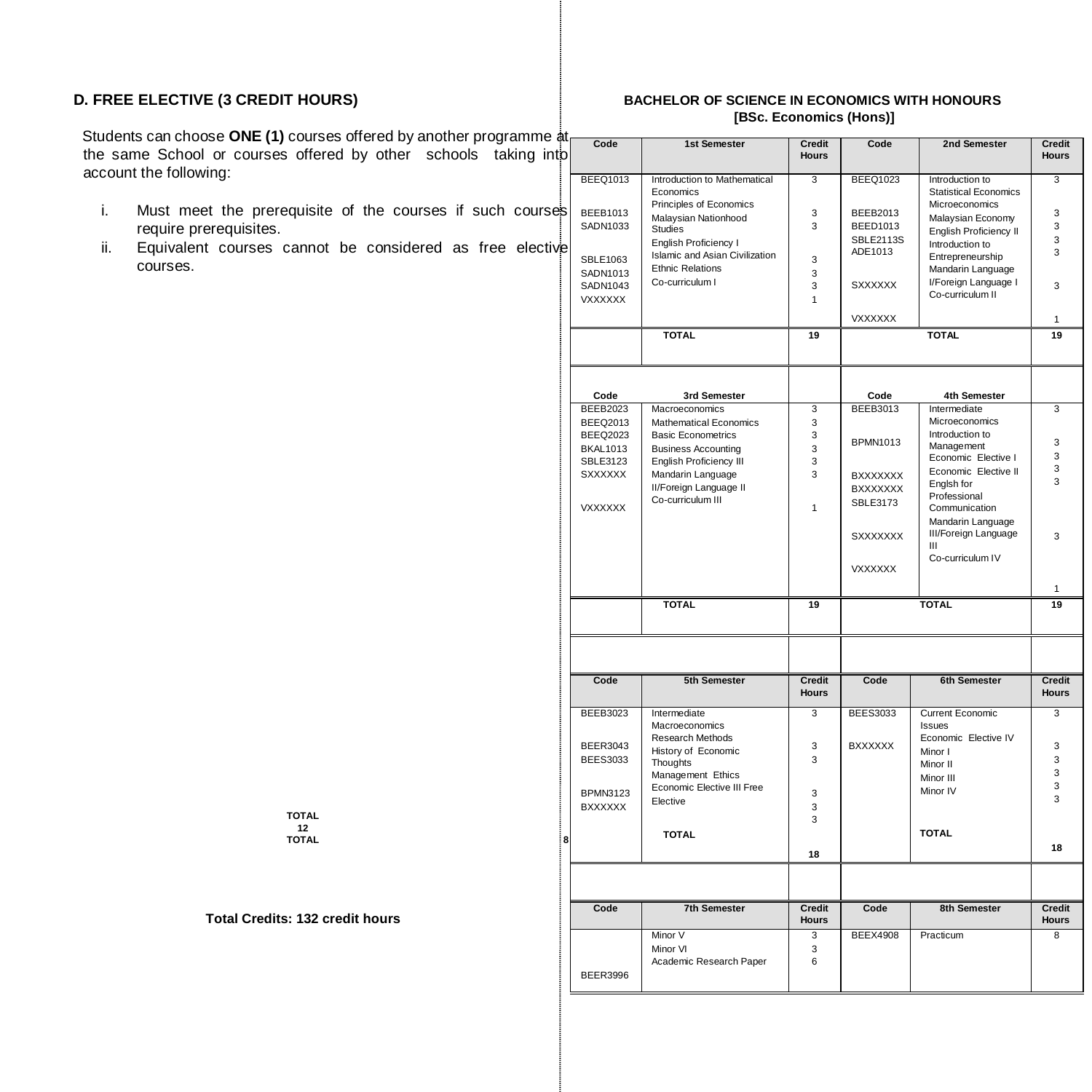| <b>CODE</b>     | uunje<br>∟ואו∟כים ע<br><b>COURSES</b>      | <b>SEM I</b>            | <b>SEM II</b>           |  |
|-----------------|--------------------------------------------|-------------------------|-------------------------|--|
|                 |                                            |                         |                         |  |
| <b>BEEB1013</b> | Principles of Economics                    | X                       | X                       |  |
| <b>BEEB2013</b> | Microeconomics                             | X                       | $\overline{\mathsf{x}}$ |  |
| <b>BEEB2023</b> | Macroeconomics                             | X                       | X                       |  |
| <b>BEEB2033</b> | Applied Economics*                         | $\overline{\mathsf{x}}$ | $\overline{\mathsf{x}}$ |  |
| <b>BEEB3013</b> | Intermediate Microeconomics                | X                       | X                       |  |
| <b>BEEB3023</b> | Intermediate Macroeconomics                | X                       | X                       |  |
| <b>BEED1013</b> | Malaysian Economy                          | X                       | $\overline{\mathsf{x}}$ |  |
| <b>BEED2013</b> | <b>Development Economics</b>               | X                       | X                       |  |
| <b>BEED3023</b> | Economic Planning                          |                         | X                       |  |
| <b>BEED3043</b> | Project Appraisal                          |                         | $\overline{\mathsf{x}}$ |  |
| <b>BEEE3073</b> | <b>Environmental Economics</b>             | X                       |                         |  |
| <b>BEEE3103</b> | Economic Analysis of Tourism               |                         | X                       |  |
| <b>BEEI2053</b> | Labour Economics                           | X                       |                         |  |
| <b>BEE13053</b> | <b>Industrial Organization</b>             |                         | X                       |  |
| <b>BEE13063</b> | <b>Industrial Regulation</b>               | X                       |                         |  |
| <b>BEEM2033</b> | Monetary Theory and Institutions           | $\overline{\mathsf{x}}$ | $\overline{\mathsf{x}}$ |  |
| <b>BEEM3043</b> | <b>Monetary Economics</b>                  | X                       |                         |  |
| <b>BEEM3053</b> | <b>Investment Theory</b>                   | X                       |                         |  |
| BEEP3013        | <b>Public Finance</b>                      |                         | X                       |  |
| <b>BEEP3083</b> | <b>Health Economics</b>                    | X                       |                         |  |
| <b>BEEQ1013</b> | Introduction to Mathematical               | X                       | X                       |  |
|                 | Economics                                  |                         |                         |  |
| <b>BEEQ1023</b> | Introduction to Statistical                | X                       | X                       |  |
| <b>BEEQ2013</b> | Economics<br><b>Mathematical Economics</b> | $\overline{\mathsf{x}}$ | $\overline{\mathsf{x}}$ |  |
| <b>BEEQ2023</b> | <b>Basic Econometrics</b>                  | X                       | X                       |  |
| <b>BEEQ3013</b> | Econometrics                               |                         | $\overline{\mathsf{x}}$ |  |
| <b>BEER3043</b> | <b>Research Methods</b>                    | X                       | $\overline{\mathsf{x}}$ |  |
| <b>BEER3996</b> | Academic Research Paper                    | X                       | X                       |  |
| <b>BEES3033</b> | History of Economic Thought                | X                       | X                       |  |
| <b>BEES3053</b> | <b>Current Economic Issues</b>             | X                       | X                       |  |
| <b>BEES3093</b> | Islamic Economic Thought &                 | X                       |                         |  |
|                 | System                                     |                         |                         |  |
| <b>BEET2013</b> | <b>International Economics</b>             | X                       | X                       |  |
| <b>BEET3013</b> | <b>International Trade</b>                 | X                       |                         |  |
| <b>BEET3023</b> | <b>International Finance</b>               | X                       |                         |  |
| <b>BEET3033</b> | International Investment                   |                         | X                       |  |
| <b>BEEX4908</b> | Practicum                                  | X                       | $\overline{\mathsf{x}}$ |  |

# **COURSES OFFERED BY SEMESTER**

**\****For non-economics students*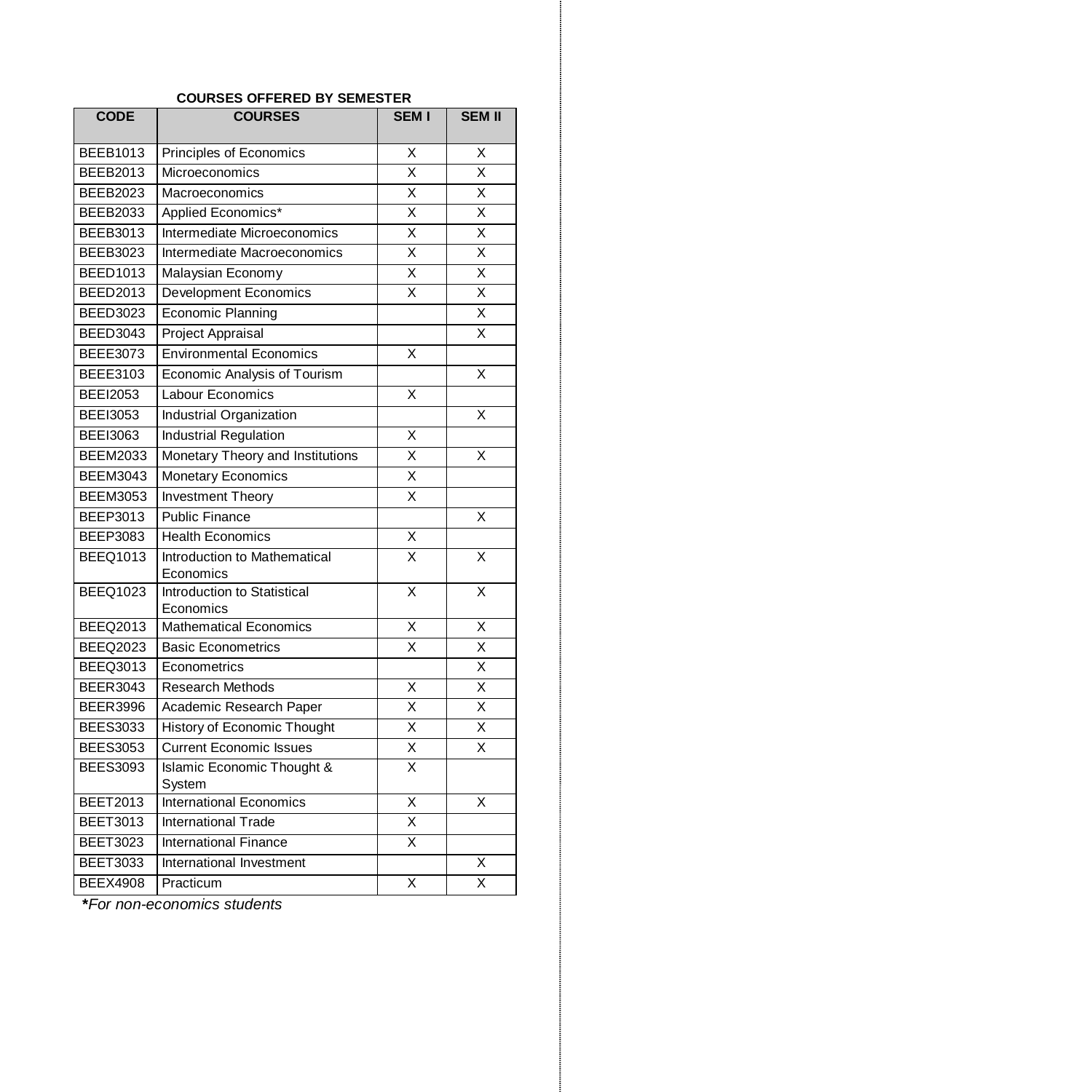# **BEEB1013 PRINCIPLES OF ECONOMICS PRE-REQUISITE NONE**

This course offers introductory understanding to the basic concepts in economics. It is divided into two parts of Microeconomics and Macroeconomics. Topics that will be covered includes demand and supply, price and market equilibrium, consumer choice, production and costs, national income accounting, aggregate demand and aggregate supply, money, and money market.

…………………………………………………………………………....

#### **BEEB2013 MICROECONOMICS PRE-REQUISITE BEEB1013 PRINCIPLES OF ECONOMICS**

This course will provide students with basic economic theories that are essential in microeconomics. Among them are Demand & Supply theories, Consumer Behavior Theory, Production & Cost Theories, and Theory of the Firm. Methods used in discussing these theories include tables, graphs, and simple mathematics. Lectures given will also touch on the applicability of the theories in real life.

……………………………………………………………………………

### **BEEB2023 MACROECONOMICS PRE-REQUISITE BEEB1013 PRINCIPLES OF ECONOMICS**

The analysis is based on the Keynesian economics and experience of Malaysian macroeconomics situation. Thus, the theoretical and practical aspect of the economy is combined. The course is divided into 3 main sections. Section 1 focuses on the measurement of macroeconomic variables, in particular national income accounting and national income determination. Section 2 discusses the demand side of macroeconomics models from a simple economy to an open economy. In this section, the interaction of real and money market through money, interest and income is examined. An open macroeconomic model is also highlighted. The supply side of macroeconomics is also explained, particularly the labor market. The Classical macroeconomics view is also included in the analysis for comparison to that of the Keynesian economics. Finally, section 3 emphasizes on macroeconomic policy in which fiscal and monetary policy is examined.

……………………………………………………………………………

# **BEEB2033 APPLIED ECONOMICS PRE-REQUISITE BEEB1013 PRINCIPLES OF ECONOMICS**

This course is designed for non-economic students who must take this course as a core courses in their program. In this course, we divide the discussion to two aspect microeconomics and macroeconomics which related to management. The microeconomics will discuss the issues that can influent the managers in their decision making process. The topics being discuss in this area include perfect competition, monopoly, oligopoly competition, monopolistic competition, externality, AD-AS model, inflation, unemployment, fiscal and monetary policy, exchange rate and balance of payments. This course also aims to introduce important economic matters. This basic knowledge will help them in learning and understanding other related fields like strategic management, marketing, productions and finance and will help in making a good decision.

……………………………………………………………………………

### **BEEB3013 INTERMEDIATE MICROECONOMICS PRE-REQUISITE BEEB2013 MICROECONOMICS**

This course is designed for students who had taken microeconomics (SEEB2013); Besides theoretical framework, it will emphasize more on the application of the microeconomic principles to business decision making. The students will further develop their understanding on how firms make decisions, how consumers make decisions and how these decisions interact in the market place. Students will also be exposed to the desirability of these outcomes from the viewpoints of various normative criteria, the role of prices as conveyors of information, as well as various market models. In addition, the market for inputs to the production process would also be explored.

……………………………………………………………………………

# **BEEB3023 INTERMEDIATE MACROECONOMICS PRE-REQUISITE BEEB2023 MACROECONOMICS**

This course is the continuation of SEEB2023 Macroeconomics. Among the topics that are discussed in this course are macroeconomic theories explaining business cycle such as Classical, Keynesians, Monetarists, New Classical, and New Keynesians. The students will also be exposed to some advanced topics such as consumption behavior, investment, inflation and unemployment, money demand, and issues on economic growth as well as stabilization policies.

……………………………………………………………………………

# **BEED1013 MALAYSIAN ECONOMY PRE-REQUISITE NONE**

This course is designed to study about the structure and issues problems of Malaysian economics based on the policies implementation since 1957. The topics covered: History of economics development in Malaysia; Macroeconomics issues such as economics growth, inflation, unemployment,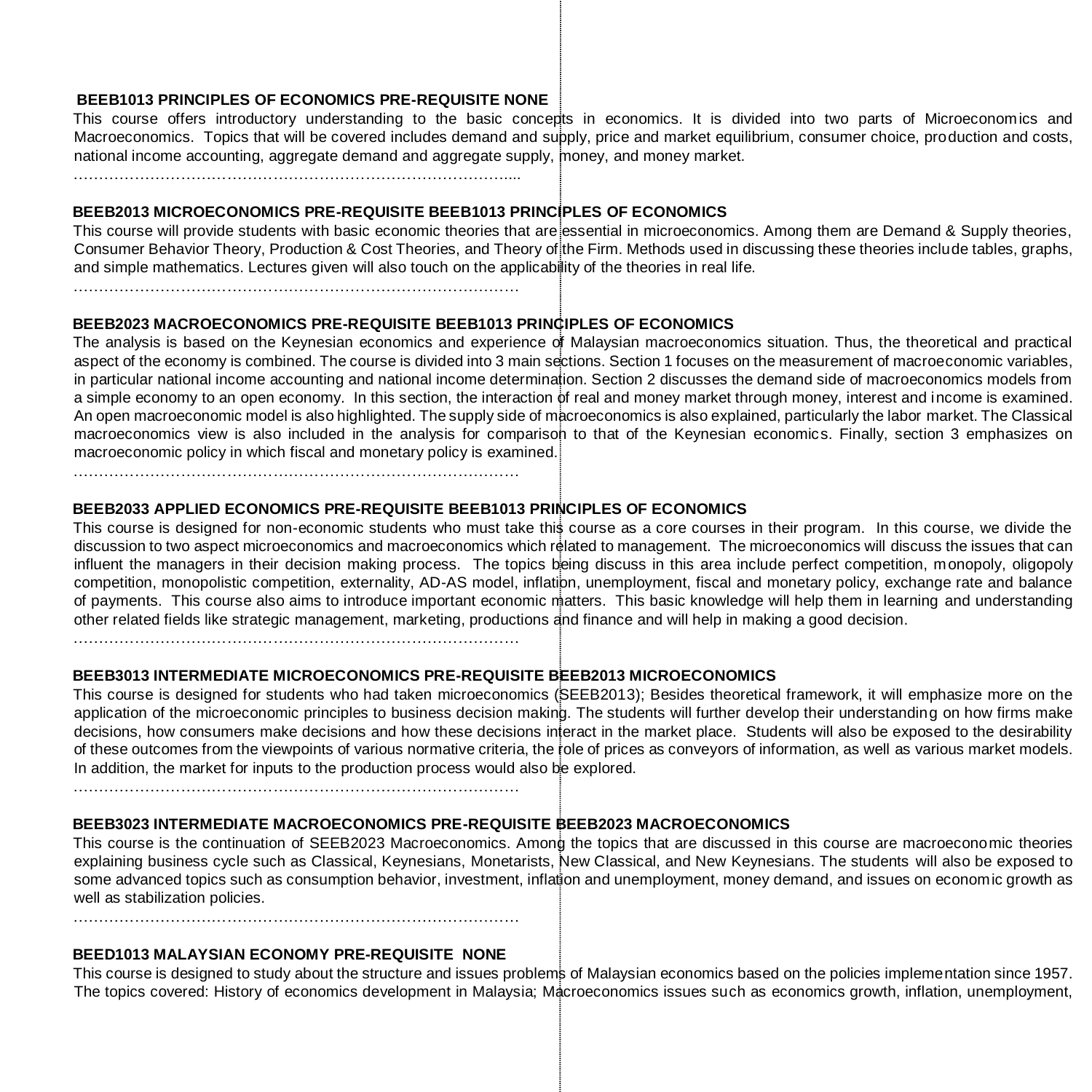balance of payment and government policy; Implementation of New Economics Policy; Situation of real sector, financial sector and public sector. Besides that, the issues about government policy will be discussed in this course.

……………………………………………………………………………

# **BEED2013 DEVELOPMENT ECONOMICS PRE-REQUISITE BEEB1013 PRINCIPLES OF ECONOMICS**

This course discusses the theories and basic concept of economic development. The discussion focuses on the definition and on development, measurement of theories of development economics, factors of economic growth, issues on poverty and income distribution, population growth and unemployment. It also discusses on economic planning and government role in achieving economic development goals.

……………………………………………………………………………

# **BEED3023 ECONOMIC PLANNING PRE-REQUISITE BEEB2013 MICROECONOMICS, BEEB2023 MACROECONOMICS**

This course includes both theoretical and quantitative aspects of economic planning. Students will be exposed to the definitions, history, the needs of economic planning especially in the third world countries, planning problems, tools used in economic planning etc. Quantit atively, development models will be used to illustrate how data will be used in understanding and solving problems faced by policy makers.

……………………………………………………………………………

# **BEED3043 PROJECT APPRAISAL PRE-REQUISITE BEEB2013 MICROECONOMICS, BEEB2023 MACROECONOMICS**

Each development project has to go through project cycle. One of the most important elements in project cycle is determining the viability of the project, to see whether it can be implemented or rejected. This course teaches how to do a project appraisal or evaluation. Among the topics covered in this course include project cycle, the post, present and future value of money, discounted value, differences between economic analysis and financial analysis, cash flow, techniques in project implementation and project management.

……………………………………………………………………………

# **BEEE3073 ENVIRONMENTAL ECONOMICS PRE-REQUISITE BEEB2013 MICROECONOMICS, BEEB2023 MACROECONOMICS**

This course is to show that the environment is not a separate entity from the economy. Its essence lies in a sequence of logical steps: assessing the "economic" importance of environmental degradation; looking for the "economic" course of degradation; and designing "economic" incentives to slow, halt and reverse that degradation.

…………………………………………………………………………....

# **BEEE3103 ECONOMIC ANALYSIS OF TOURISM PRE-REQUISITE BEEB2013 MICROECONOMICS, BEEB2023 MACROECONOMICS**

This subject studies macro and micro economic dimensions of tourism. Tourism industry in Malaysia has been identified as one of the key drivers in the growth of the services sector and assumes a greater role in economy development planning. Tourism not only solely contributes to the foreign exchange earnings but is also involved in various chains of economic activities. Hence, this course will discuss the effectiveness and contribution of tourism industry to the recent and future national economy development. Among the topics to be discussed are the definition and philosophy of tourism, economic analysis and tourism industry, the role of government to the tourism industry and the current issues in tourism economics.

……………………………………………………………………………

# **BEEI2053 LABOUR ECONOMICS PRE-REQUISITE BEEB1013 PRINCIPLES OF ECONOMICS**

The course introduces labour economics from both aspect of Micro and Macroeconomics. The microeconomics part will focus on the determinants of the demand and supply of labour, how the labour demand and supply interact to determine the wage rate and quantity of labour in equilibrium, and issues related to labour market. The macroeconomics aspects will discuss the aggregate of labour market such as distribution of income, labour productivity, employment and the effects of wage rate on price level. From time to time, students will be exposed to the global elements of labour market as well as the discussion on labour markets in Malaysia.

……………………………………………………………………………

# **BEEI3053 INDUSTRIAL ORGANIZATION PRE-REQUISITE BEEB2013 MICROECONOMICS, BEEB2023 MACROECONOMICS**

Industrial organization is a branch of microeconomics with a heavy emphasis on imperfect market structures, particularly oligopoly. Topics of discussion include price and quantity determination strategies, entry-deterrent strategies, collusion, product differentiation, advertising, technological progress and price discrimination. Even though those topics are initially discussed in light of the traditional theory of oligopoly, the contributions and criticisms from game theorists are duly presented.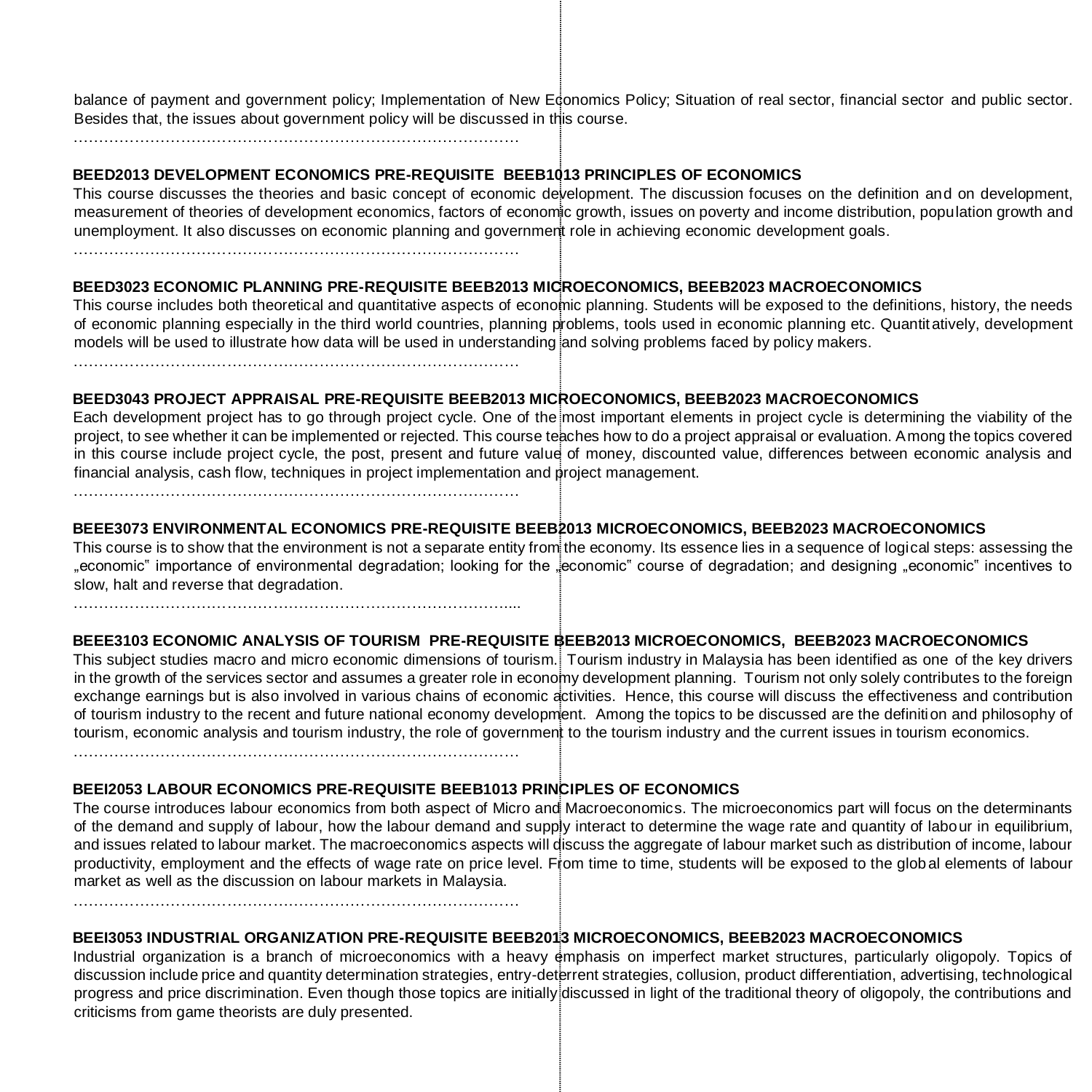# **BEEI3063 INDUSTRIAL REGULATION PRE-REQUISITE BEEB2013 MICROECONOMIS, BEEB2023 MACROECONOMICS**

This course is about the interaction of government and markets, in theory and practice. In particular, this course will deal with the interaction of government policies and business operations in an economy that largely relies on the free enterprise systems. This course will also examine how public responds to the presence of monopoly through the enforcement of antitrust laws and regulation.

……………………………………………………………………………

……………………………………………………………………………

# **BEEM2033 MONETARY THEORY AND INSTITUTIONS PRE-REQUISITE BEEB1013 PRINCIPLES OF ECONOMICS**

This course discusses and examines the role of money, financial institutions and financial markets in the economy. Financial markets and institutions not only affect individuals decision making but also the flow of funds throughout the economy, which in turn affect business profits, economic variables such as interest rates and rate of inflation, the production of goods and services, and the economic well-being. To provide a better understanding of the subject matter, a theoretical and application of theories are used in the analysis of the topics covered. Among the topics discussed are role of money; financial markets, institutions and instruments; risk and term structure of interest rates, banking system and multiple deposit creation, and the role of Central Bank in the conduct of monetary policy.

# **BEEM3043 MONETARY ECONOMICS PRE-REQUISITE BEEB2013 MICROECONOMICS, BEEB2023 MACROECONOMICS**

This course is a continuation from the "Theory and Financial Institutions" course. Topics that will be discussed in this course are traditional as well as modern monetary theories, the connection between monetary theories and issues/problems in macro monetary economics and monetary policies.

……………………………………………………………………………

# **BEEM3053 INVESTMENT THEORY PRE-REQUISITE BEEB2013 MICROECONOMICS, BEEB2023 MACROECONOMICS**

This course is to provide knowledge and understanding about the investment theory according to the economic approach. The course emphasis on studying real assets investment review using the perspective of microeconomics and macroeconomics. Financial investment is also discussed to provide exposure to students about the scope of the overall investment. Discussions in this course covering topics concerning the background of the investment, the difference of investment of financial assets and real assets, the concept of the value of money, risk and uncertainty, capital theory, determinant and the theory of investment, investment spending decisions by firms and the impact of government policy on investment activities.

……………………………………………………………………………

### **BEEP3013PUBLIC FINANCE PRE-REQUISITE BEEB2013 MICROECONOMICS, BEEB2023 MACROECONOMICS**

This course is specially designed for students in economics program who had fulfilled the pre requirement Microeconomics (BEE B2013). It provides a good theoretical framework for students to understand more about public sector economics. The course emphasizes more on the three basic roles of the government namely, allocation of resources, distribution, and stabilization function. In addition, expenditure policy will also be discussed with emphasis on two important issue, tax system and government expenditure.

……………………………………………………………………………

# **BEEP3083 HEALTH ECONOMICS PRE-REQUISITE BEEB2013 MICROECONOMICS, BEEB2023 MACROECONOMICS**

This course is about learning the relevance of economics in health and medical care via discussion of the fundamental concepts, theories and practices in the field of health economics. The strength of the course content is built on a microeconomics framework which focuses on how the economic resources are allocated to and within the health care sector, with highlight on the policy implications. Topics of discussion will include tools for economic analysis of health care, demand and supply of health (care), health insurance studies, the industrial organization and regulation of the health care sector, the role of technology and the labour issues. ……………………………………………………………………………

**BEEQ1013 INTRODUCTION TO MATHEMATICAL ECONOMICS PRE-REQUISITE NONE** 

The course introduces basic Mathematical Method. The topics covered: number and sets, functions and relation, simultaneous equations, matrix algebra method, indefinite and definite integral.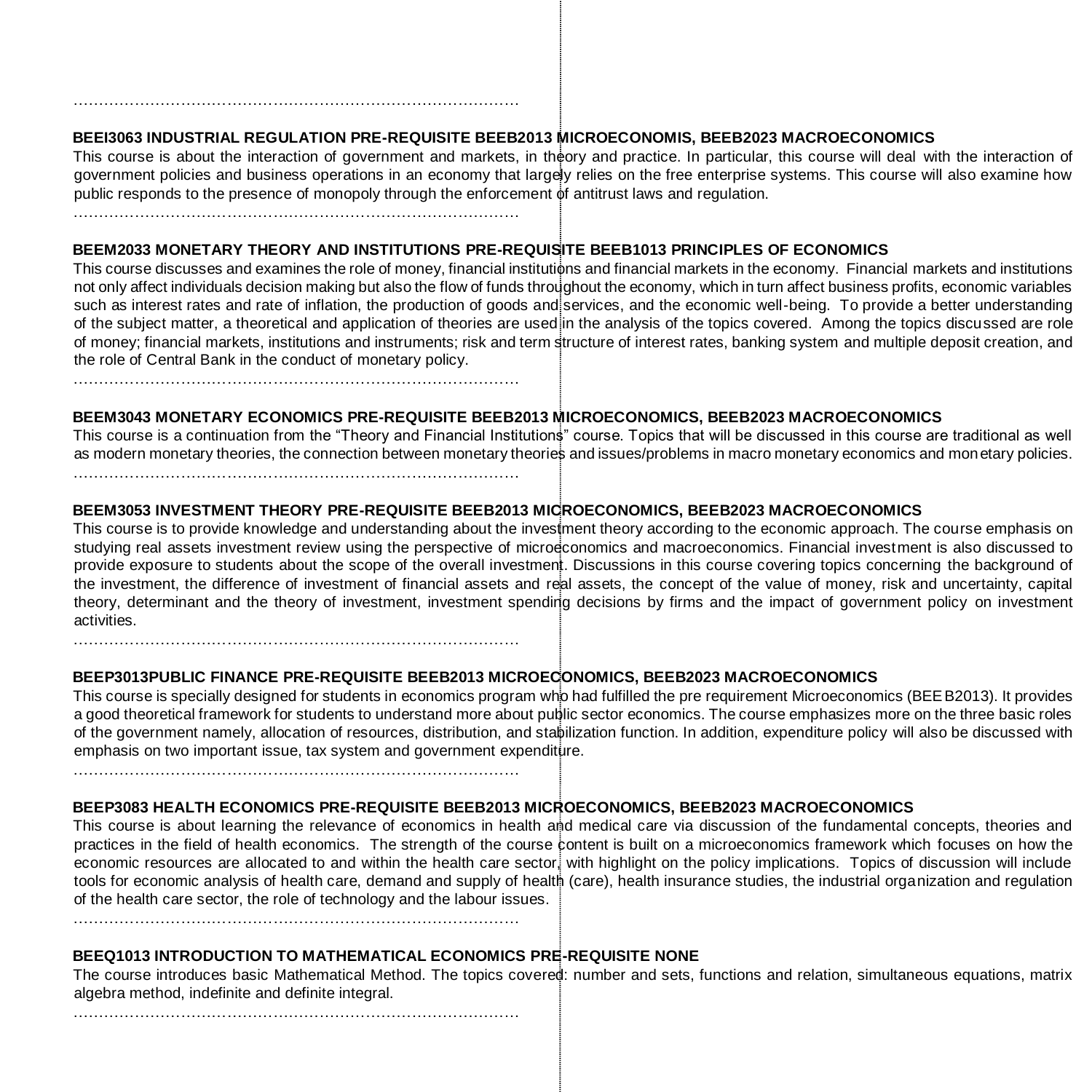# **BEEQ1023 INTRODUCTION TO STATISTICAL ECONOMICS PRE-REQUISITE NONE**

This course introduces the basic concepts and methods in statistics. The topics covered include the techniques of collecting, processing, and reporting statistical data, summarising the data, and making statistical inference from the data.

……………………………………………………………………………

# **BEEQ2013 MATHEMATICAL ECONOMICS PRE-REQUISITE BEEQ1013 INTRODUCTION TO MATHEMATICAL ECONOMICS**

The objectives of this course are to provide an understanding of the use of mathematical methods and techniques in economic analysis. This course is divided into five (5) main parts: an introduction to mathematical economics, equilibrium (or static) analysis, comparative static analysis, optimization problem (without and with constraints), and dynamic analysis. The approach used exposes students to the use of mathematical methods and techniques such as matrix algebra, derivatives, differentials, and integration in solving economic problems. After taking this course, students are expected to be able to analyze micro and macroeconomic problem by using those mathematical methods and applying them in other courses.

……………………………………………………………………………

# **BEEQ2023 BASIC ECONOMETRICS PRE-REQUISITE BEEQ1023 INTRODUCTION TO STATISTICAL ECONOMICS OR SQQS2013 APPLIED STATISTICS**

This course introduces basic econometrics to students. This course will expose students to quantitative methods that are frequently used in econometric research, and to enhance the student"s ability in understanding and implementing quantitative economic analysis.

……………………………………………………………………………

# **BEEQ3013 ECONOMETRICS PRE-REQUISITE BEEQ2023 BASIC ECONOMETRICS**

This course is an extension of the Quantitative Methods course, and will stress on econometric theory and its applications. The main topics covered are issues related to departures from classical assumption, maximum likelihood methods, simultaneous equations model, and regression model using dummy variables, stochastic explanatory variables, and dynamic econometric models. Probit, Logit and Tobit models will also be discussed in this course.

………………………………………………………………………….

# **BEER3043 RESEARCH METHODS PRE-REQUISITE BEEB2013 MICROECONOMICS, BEEB2023 MACROECONOMICS**

The course elucidates the nature and processes involved in research, especially in the social sciences, such as economics, sociology and psychology, and their allied areas. Although the emphasis is on survey research, other research approaches are also discussed. The course begins with the philosophy of knowledge, definition of research, scientific method in research, and ethics in research. The important steps in planning a research project, such as problem identification and formulation, formulation of the research questions, developing the study objectives, reviewing related literature, formulation of model and research hypotheses, gathering and analyzing the data and testing the hypotheses, and presenting the final report will be covered. The course also discusses, in detail, the preparation involved in writing a research proposal that is likely to be approved by relevant agencies or institutions.

# **BEER3996 ACADEMIC RESEARCH PAPER PRE-REQUISITE BEER3043 RESEARCH METHODS**

Research activities leading to research paper or equivalent scholarly project; A supervised individual work that provides the opportunity to pursue topics in breadth and depth, and to apply the tools of economic analysis; Research on mutual topics, to students and faculty. This course is normally taken during the final semester of the program.

……………………………………………………………………………

……………………………………………………………………………

# **BEES3033 HISTORY OF ECONOMIC THOUGHTS PRE-REQUISITE BEEB2013 MICROECONOMICS, BEEB2023 MACROECONOMICS**

This course discusses the history of economic thought and the people that have contributed to its development. For each important school of thought, five major questions will be answered: What was the historical background of the school? What were the major tenets of the school? Whom did the school benefit or seek to benefit? How was the school valid, useful, or correct in its time? And which tenets of the school became lasting contributions?